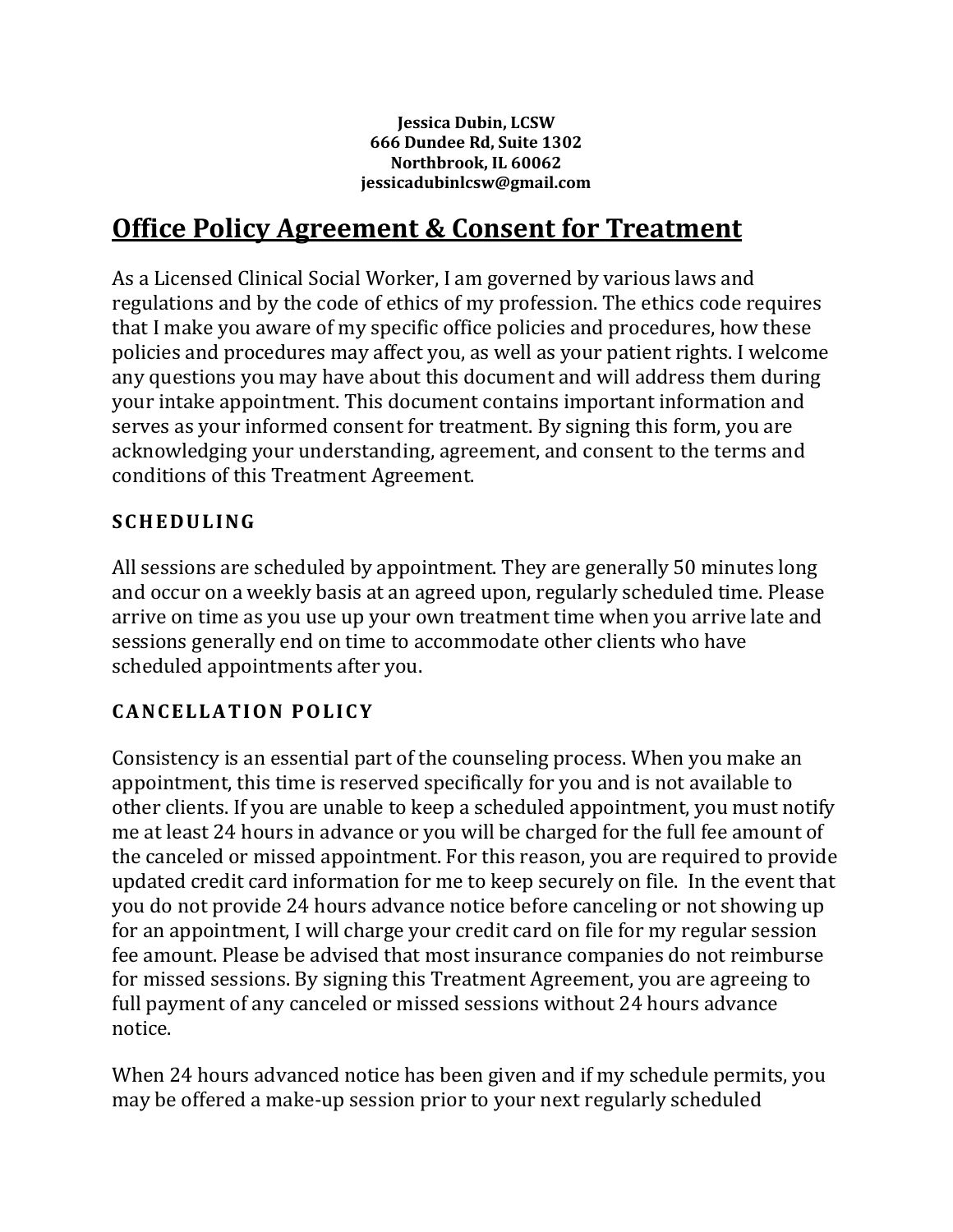appointment. If a pattern emerges of you being frequently unable to keep weekly appointments, I will evaluate whether you are able to commit to therapy at this time and I reserve the option of suspending or discontinuing treatment with you. In the rare occurrence that an emergency situation forces me to cancel your scheduled appointment, I will make every effort to provide you with as much advance notice as possible and schedule permitting, to reschedule our session.

# **T E L E P H O N E A N D E M A I L C O N T A C T**

```
I may be contacted by phone (847-431-6639) and email
```
(jessicadubinlcsw@gmail.com) with the understanding that email is intended for non-urgent and general purposes since complete confidentiality cannot be ensured by this means of communication. Please do not send text messages, unless otherwise agreed upon, as I do not respond to texting. Also, please be aware that any text message, email, or other written correspondence that I receive from you becomes a part of your clinical record. Due to the nature of my work, I am often not immediately available by phone or email. I monitor my voicemail and emails frequently and will make every effort to return your call or email within 24 hours. When I will be unavailable for an extended period of time such as during a scheduled vacation, I will offer you contact information for another therapist you may call if necessary.

In the event of an emergency, you may always call 911. You may also call me any time for an emergency. If I cannot respond as quickly as you need, please call or go to the nearest emergency room if you require immediate attention.

# **SOCIAL MEDIA POLICY**

As policy, I will not accept friend and contact requests from current or former clients on any social networking sites such as Facebook, LinkedIn, etc. I will also not follow any current or past clients on any social media sites such as Twitter, Instagram, blogs, etc.. Connecting to clients on these sites can compromise confidentiality and also our therapeutic relationship. If I happen to notice that you are following me on Twitter, etc., I may bring this up during a session to discuss any impact that it may have on our therapeutic relationship.

#### **F E E S & BI L L I N G**

Full payment of the agreed upon fee-for-service is expected at the time of each scheduled appointment. I accept payment by cash, credit card or check. My fee is reevaluated annually and generally increases by a nominal amount. I will provide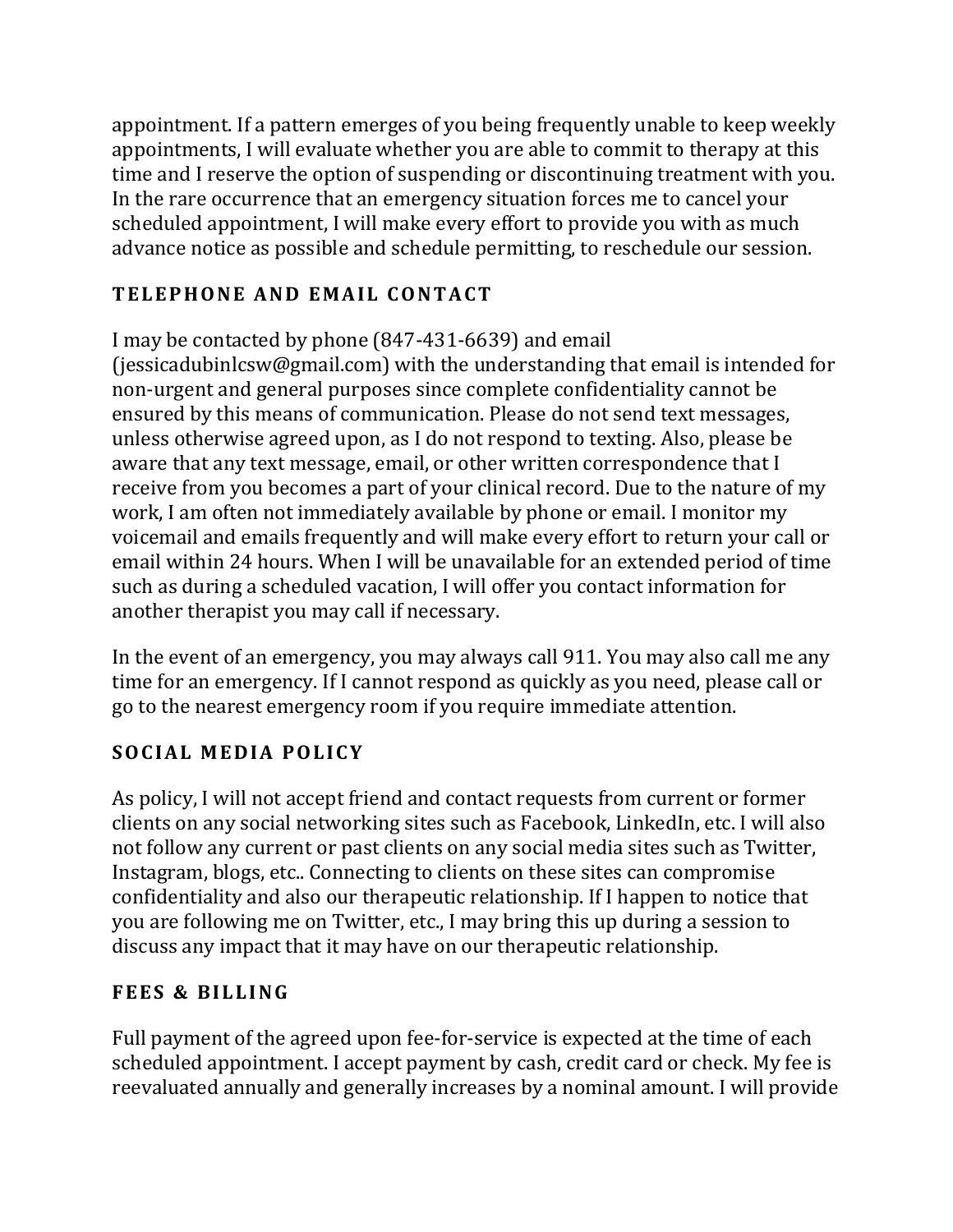you with notice of any increases in fees. If you are experiencing a true financial hardship, I will consider working together on a sliding-scale basis or try my best to refer you to a more suitable referral or therapy source.

#### **I N S U R A N C E R EI M B U R S E M E N T**

I am an in-network provider with BlueCross and BlueShield PPO of Illinois. If your preference is to pay out-of-pocket or you are seeking services with out-ofnetwork insurance, I can provide you with the necessary receipts and other documentation you need in order to receive reimbursement through your out-ofnetwork benefits. Most insurance plans offer out-of-network benefits for mental health treatment, but it is necessary that you contact your insurance company to determine exactly what coverage you are entitled to through your specific insurance policy including information about your deductible. Be advised that you (not your insurance company) are directly responsible for the full amount of all fees associated with my services at each session and you will later be reimbursed by the insurance company (if using out-of-network insurance) for any covered expenses. By signing this Treatment Agreement, you are acknowledging that you are responsible for the full payment of our agreed upon fee-for-service.

If you wish to receive reimbursement for psychotherapy services through your insurance company, I am required to provide information relevant to the services I provide you. I will make every effort to only release the minimum information about you that is necessary for the purposes requested. Please be aware that although insurance companies claim to keep your protected health information (PHI) confidential, I do not have control over how they will store or use your information. By signing this Treatment Agreement, you are acknowledging that I can provide the required information to your insurance carrier.

# **P R O F E S S I O N AL R E C O R D S**

The laws and standards of my profession require that I keep Protected Health Information (PHI) about you in your clinical record. Your clinical record may contain information such as a diagnosis, intake information, consent to treatment, treatment plan, phone and electronic contact, and treatment notes. Treatment notes are brief summaries of our individual sessions outlining important issues, facts, or any treatment recommendations discussed. Except in unusual circumstances that involve danger to yourself and/or others or where information has been supplied to me confidentially by others, you may request in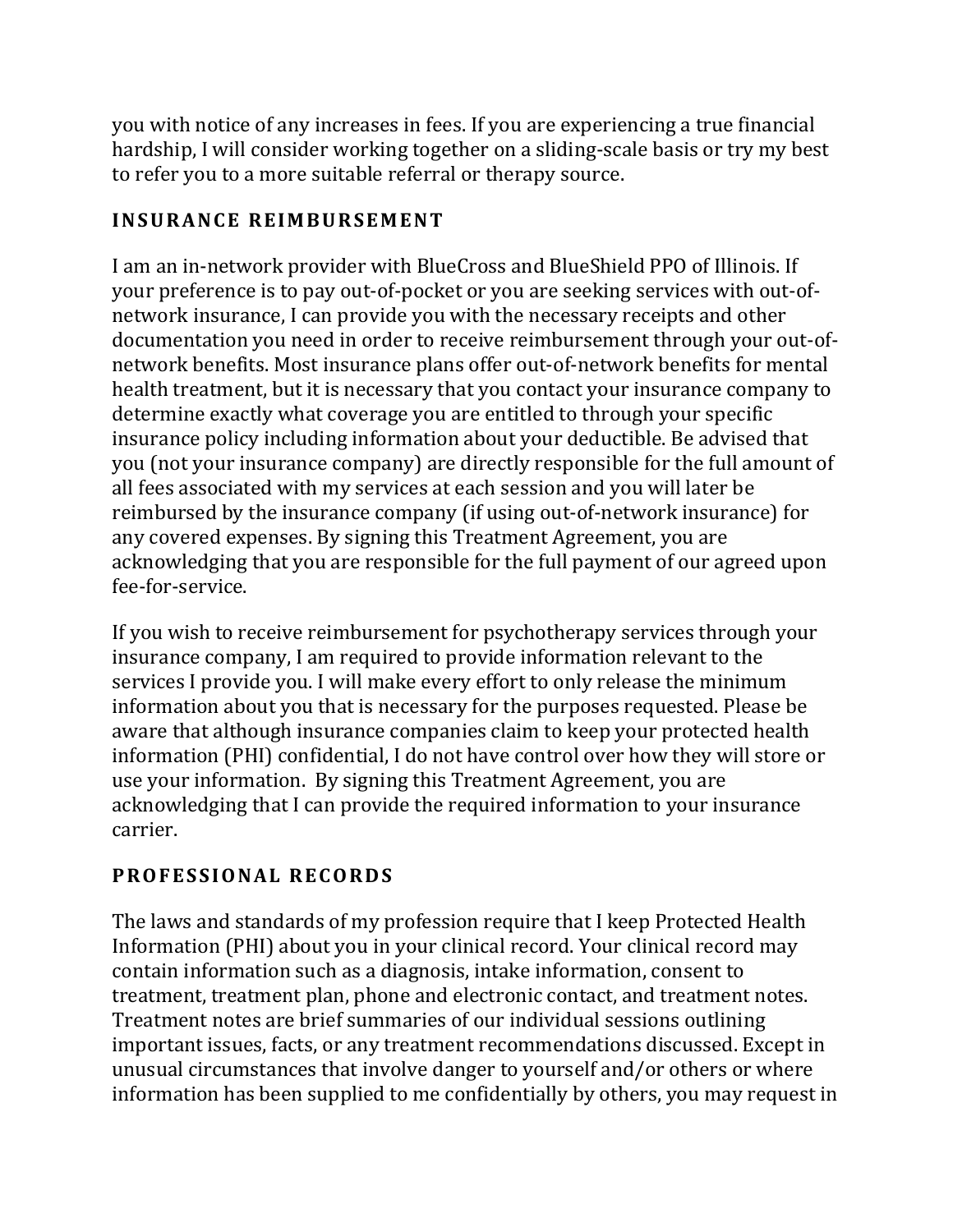writing to examine and/or receive a copy of your clinical record. These are professional records that can be misinterpreted and/or upsetting to untrained readers. For this reason, I strongly recommend that you review them in my presence or upon your written consent, have them sent to another mental health professional to review with you.

## **C O N F I D E N T I A L I T Y & N O T I C E O F P R I V A C Y P R A C T I C E S**

The Health Insurance Portability and Accountability Act (HIPAA) is a federal law that provides privacy protection with regard to the use and disclosure of your clinical records (also known as your Protected Health Information or PHI) used for the purpose of treatment, payments, and health care operations. I will make every effort to safeguard the privacy of information concerning our work together. It is unethical for me to disclose any information regarding your treatment with me, with a few exceptions.

- You may authorize me to release records or other information to individuals of your choosing (insurance companies, family members, other providers, etc). This may only be done with your expressed written consent.
- In order to provide the best possible clinical care for my clients, I seek professional supervision and consultation. During professional supervision or consultation, I will make every effort to avoid revealing the identity of my client. Any other professional with whom I discuss clinical information with is also legally bound to keep the information confidential.
- Disclosures required by health insurers or to collect overdue fees are discussed elsewhere in this Contract.
- If I am providing treatment for conditions directly related to worker's compensation claim, I may have to submit such records, upon appropriate request, to Chairman of the Worker's Compensation Board on such forms and at such times as the chairman may require.
- If a client files a complaint or lawsuit against me, I may disclose relevant information regarding that client in order to defend myself.
- If a government agency is requesting the information for health oversight activities, I may be required to provide it for them.
- In certain legal proceedings, confidential information may be disclosed by court order. This is a rare occurrence and would not happen without your knowledge.
- Treatment of Couples: In the treatment of couples, both clients must consent the release of treatment records. When consent is not given, records will only be release with a court order.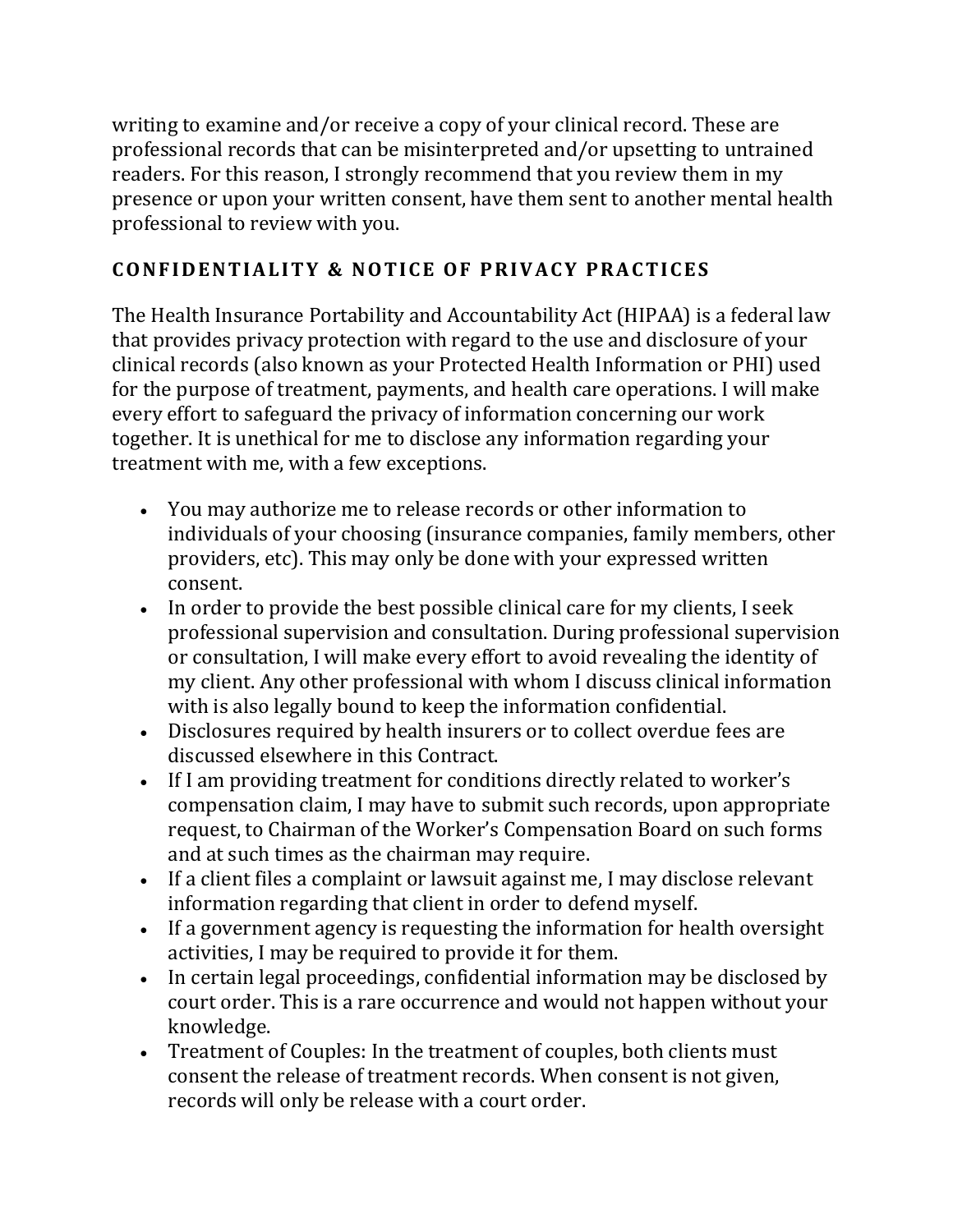• Treatment of Minors: Clients under 18 years of age who are not emancipated should be aware that the law may allow both parents the right to examine their treatment records. Privacy in psychotherapy is very important to the success of treatment and I will likely ask parents to respect the need for confidentiality in their child's therapy relationship. Under most circumstances, some parental involvement in a child's treatment is essential to successful therapy outcomes. When children are age 12 or older, I will request that an agreement be made between my client and parent(s) to share general information about treatment progress and compliance with scheduled appointments. Other communication about what is shared in session between the child and me will require the child's authorization. An exception to this agreement would be if I feel that the child may be in danger or is a danger to someone else, in which case, parents will be notified of the concern. I will do my best to discuss these kinds of concerns with the child beforehand if this type of disclosure to a parent becomes necessary.

There are some situations in which I am legally obligated to take actions in an attempt to protect others from harm. In this rare and unusual event, I may be required to reveal some information about a client's treatment.

- If a client communicates an immediate threat of serious physical harm to an identifiable victim, I may be required to take protective actions. These actions may include notifying the potential victim, contacting the police, or seeking hospitalization for the patient.
- If a client threatens to harm herself/himself, I may be obligated to seek hospitalization for her/him, or to contact family members or others who can provide protection.
- In the event that a client discloses information that provides evidence of current abuse including neglect of a minor child, or a disabled or elderly adult, the law requires that I report this to the appropriate state agency.

#### **PATIENT RIGHTS**

HIPAA provides you with several new or expanded rights with regard to your clinical records and disclosure of Protected Health Information (PHI). These rights include: requesting to amend your clinical record; requesting to place restrictions on what information from your clinical records is disclosed to others; requesting an accounting of most disclosures of Protected Health Information that you have neither consented to nor authorized; determining the location to which Protected Health Information disclosures are sent; having any complaints